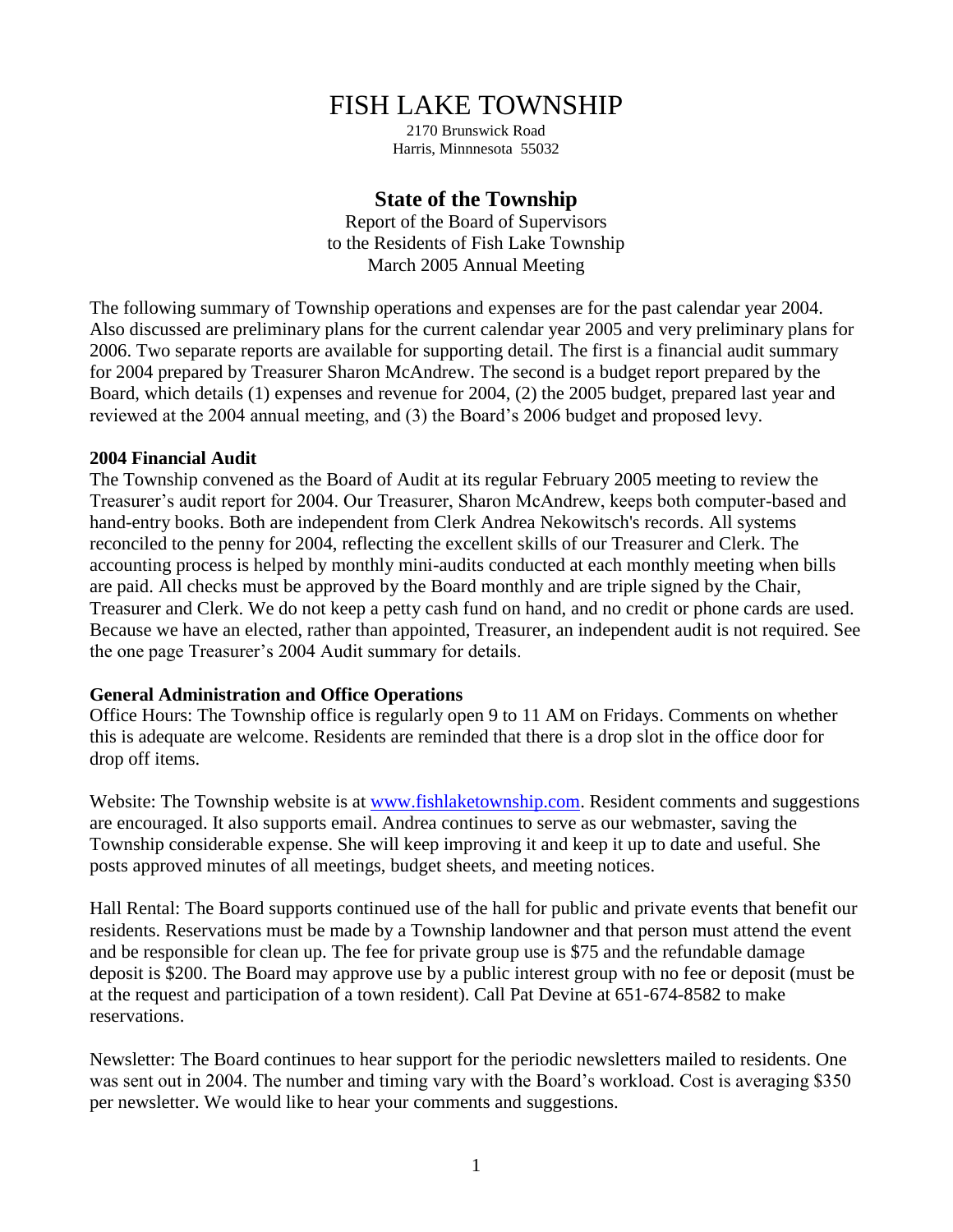Open House: The Board held the Township's first ever open house in October, in conjunction with a public meeting to discuss road improvement planning. Though the weather was uncooperative, enough hardy souls turned out to make it worth the effort. Our equipment and shops were available for inspection and the North Branch Fire Chief and Sheriff Rivard were on hand with equipment. Attendance at the road meeting was less than expected, but a good discussion helped the Board in its planning (more on this later).

Services to Residents: We now require all new driveway installations to include a swing arm mail box post. The Township sells these at cost (currently \$50 not including box) and provides installation specifications. They are also available to any resident who just wants to replace their existing post. Driveway culverts are also sold at cost if we have extra on hand. We plan to continue our past practice of providing chloride spraying for dust control in front of individual homes at a cost to residents that is the same as our contractor quotes the Township (for application to the roads that the Township pays for).

## **Building Needs**

The Township has adequate buildings and land for its needs well into the future. We've added a small office in a corner of the main shop and will install our old, retired computer for improved maintenance, inventory and service record keeping.

## **Debts**

The Township has no bonded indebtedness. We have one direct financed note with Caterpillar for our grader for two more years (two semi-annual payments @ \$10,000 at 5.5%).

## **Fire Protection**

The Township is required to provide fire protection. We do this through service contracts with adjacent municipal fire departments, all of which are volunteer organizations. The west half of the township is served by Cambridge (18 sections), the northwest quarter by Rush City (nine sections), and the southeast quarter by North Branch (nine sections). Costs are still going up, but not as rapidly as previous years. We've been successful in keeping our share of those costs in line with our service needs and history. This total cost for 2004 was \$20,000. We're having another round of discussions with the City of Harris to determine whether fire service to the southeast quadrant can be a better value with them than with North Branch.

We'll also be looking at the assignment of sections for the entire Township to ensure that fire response times and capabilities are optimum.

We've worked with the North Branch Fire Department to fund and install a stand pipe at the Big Horseshoe Lake public access. This will give all departments providing the Township with fire service a year round water source. Currently they are limited to water brought by tanker from their home districts. We're informed this should help reduce the cost of homeowner's insurance premiums.

### **Road Operations**

The Township's major focus continues to be on maintaining adequate, safe roads

Maintenance: Our road maintenance practices for snow removal, blading and mowing are similar as in the past, with continued improvements whenever reasonable and possible. Blading effectiveness was improved with the purchase of a carbide toothed cutting blade system for the grader to try to manage dry washboard conditions better. Frost boils continue to be a spring problem depending on varying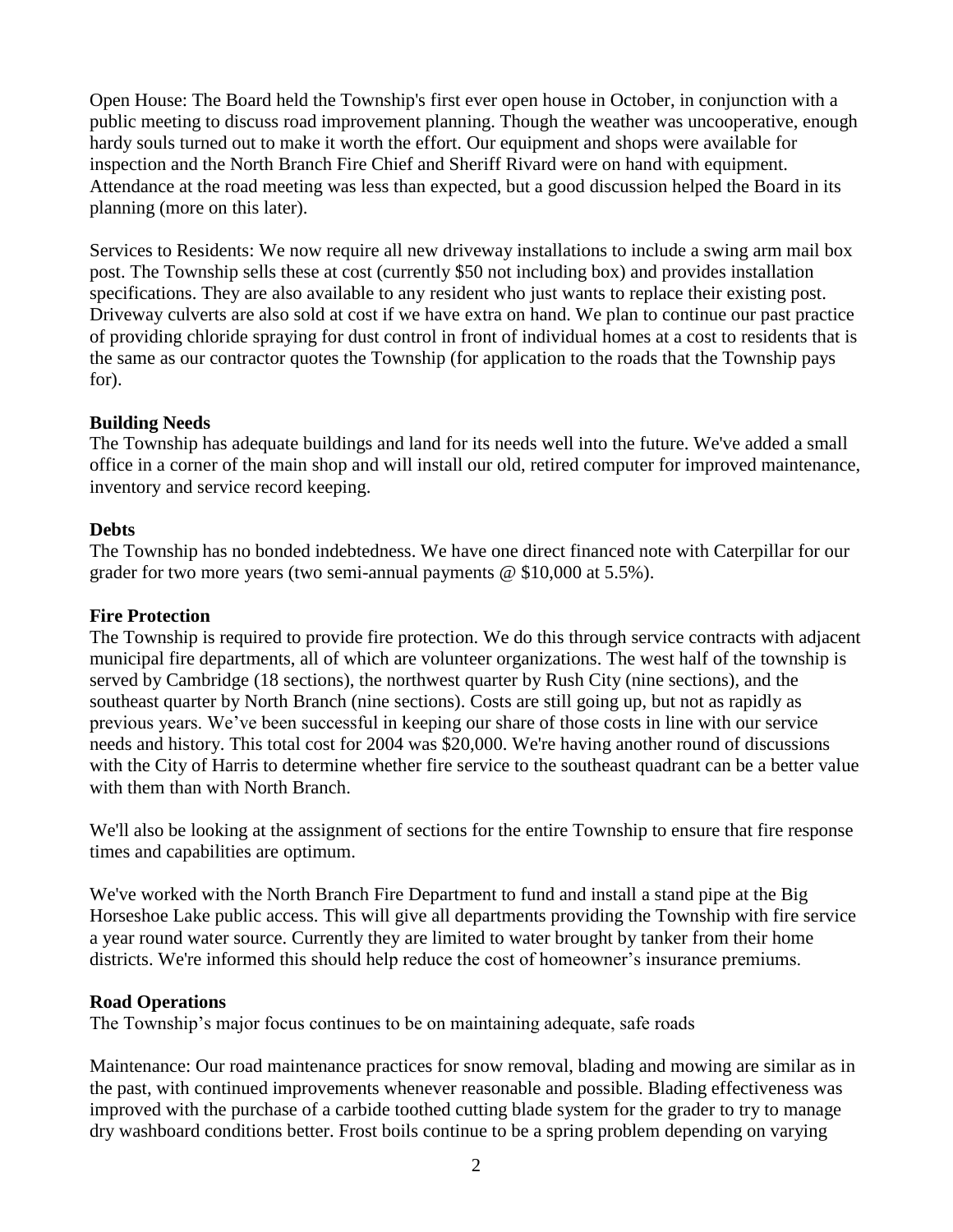conditions and traffic, and we will top-surface with rock as needed. As conditions permit, we're mowing brush on back slopes to avoid future tree removal costs and the need to use herbicides (haven't used for several years now). We followed up on our experiment in 2003 by purchasing in 2004 a "Piranha" shouldering attachment designed to shape, reclaim gravel and control sod development along shoulders. It's performed well, and has other uses, such as smoothing and preparing newly ditched sections for reseeding. This tool has been an excellent investment. Both the new cutting blade system and the shouldering machine have been very cost-effective. Both were discussed as potential investments in last year's report. Roads that will be chlorided by the Township have not been committed yet, but will likely include those that were treated last year. The principal criterion continues to be high traffic roads where gravel is lost at high rates. Its been a very difficult winter - not for snow as is usual - but for ice. We had to invest in sanding mix at a cost three times normal just to keep the roads minimally drivable. And at the peak of the worst conditions, our aging sanding attachment failed and had to be replaced at a cost of \$4000. Once we were able to get our grader out on the roads safely, the new toothed blade system proved effective at speeding breakup of the ice. Newer residents that wonder why we don't salt heavily are reminded that gravel roads that are salted will become overly soft and dangerous. This effect can be observed on chlorided roads after a soaking rain. The difference is that winter salted roads will not dry out in cool spring months whereas summer chlorided roads dry quickly. We use a sanding mix that is mostly fine sharp rock with just enough salt in it to keep it loose for spreading.

As Road Boss, Supervisor Larkin has designed and managed a computer-based maintenance record system that helps plan and track roadwork. She has begun to systematically collect traffic counts on all Township roads, and is about half done.

Projects: We continued a two-year program to excavate priority sections of road drainage ditches, investing \$8,000 each year in 2003 and 2004 to hire a contract excavator and using our trucks and drivers to remove material. This will improve road stability and spring conditions. Most of our problem culverts have now been upgraded. Through the winter months, we are cutting brush and trees along over-grown sections to maintain good drainage, room for adequate snow storage and for visibility. In 2004, 3 inches of new gravel were placed on 5.1 miles of road, including  $420<sup>th</sup>$  (border road with North Branch Township: we pay half), Amery (moved ahead from 2005 plan), 429<sup>th</sup>, Decker, Cedarcrest Court, Hilding Beach Road  $(466<sup>th</sup>)$ , Bluebird,  $460<sup>th</sup>$ (east), and Bending. We continue to contract for gravel hauling, except on narrow, dead-end roads where our trucks are more maneuverable than the contract belly dumps. This is saving wear on our trucks and deferring significant investment in a new truck well into the future.

Plans: Work for 2005 includes early season graveling of Skogman Lake Road and 430<sup>th</sup>, using up the remainder of our stockpile from 2002. Then we'll look at cost options for having another multi-year pile crushed and hauled separately as needed, or bid out lump sum material and hauling as needed. We expect fuel cost to be more of a factor this year. Additional roads to be graveled in late 2005 have not been determined. There will be some additional ditch and culvert work carried over from last year.

Equipment: Our major equipment is holding up well. The Cat grader is now three years old, with two years left on the power systems warranty. It should serve us for another 12 to 15 years. We made some moderate repairs on the 88 1-ton and the '93 and '89 tandem trucks. Minor repair managed to get the 67' backhoe going again. Our other equipment is functioning adequately. The Board has discussed the need for a packer attachment for the grader over the last several years. It was considered but not purchased when we bought the grader. We believe that the increased cost of gravel and increased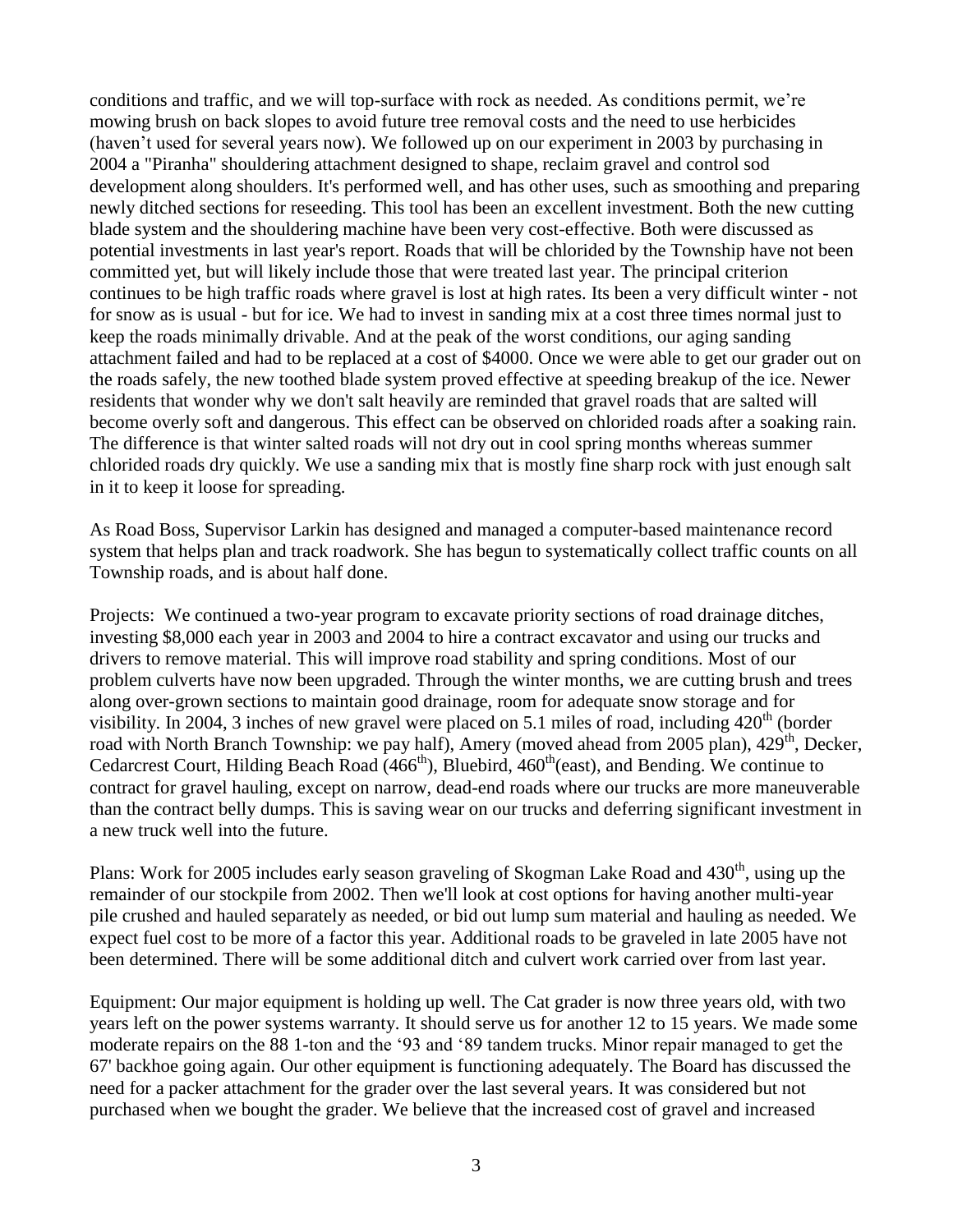volume and speed of traffic justify this investment. It will be discussed at the annual meeting. Also in 2004, the lawn mower for grounds maintenance was traded in for a new model.

Personnel: We continue to employ one full-time maintenance operator and use a part-time driver/laborer as needed. Gary Guse, Jr. has been our operator for eight years. Doug Rogers and Dan LaBelle are both retired and on-call for driving duties. Kurt Gilquist also helps as needed. We value their willingness to help out when needed. Andrea Nekowitsch is our part-time clerk, and Pat Devine is part-time hall and grounds maintenance.

## **Road Planning**

At last year's annual meeting, there was interest in looking more closely at the possibility of paving roads. The Board agreed to collect information and present cost and criteria at a follow-up special meeting in the Fall. This was done, with about 20 people attending. It was a good discussion and there was interest in convening additional meetings of interested persons to serve as an advisory group. Supervisor Larking led this effort but there was little follow up interest by citizens. Until this issue can get more fully developed, the Board has no plans to move soon on a paving program that would be fully funded by the general budget. However, our expectation is that we would support an effort by all residents on a road that wanted paving, and were willing to be assessed most of the cost.

The Board is going to talk to the County about jointly funding the paving of the first 100 feet of several township roads where they intersect with County roads. These are difficult sections to keep in good shape, particularly where there are up slopes that cause drivers to spin on the gravel when entering a paved County road. Also some of the County's road edges at these locations are breaking up and creating rough transitions. Smooth, clean intersections are important for safety.

The Board has also agreed to work with Nessel Township to apply for State funds that may be available to pave Blue Heron Trail, which is located in both Townships. It may qualify because of the DNR public access on that road.

## **Donations**

The Township annually applies for and usually receives donations allowed by state law from the two entities who operate pull-tab operations within our borders. Late in 2004 we received \$2000 from the Rush City Jaycees (Paces Tavern) and \$2000 from the Snowbugs Snowmobile Club (Full Moon Tavern). These funds cannot be spent on roads and must be for general improvement of services to residents. In the recent past we've used these funds to upgrade our computer, purchase voting booths, replace the hall kitchen microwave, and install lighting on our flagpole and notice board. Other projects will be developed. We're looking at possibly installing some playground equipment and a picnic table outside the Hall.

## **Valuation and Development**

At our May 2004 Board of Equalization meeting, the County Assessor reported that the total valuation for Fish Lake Township in 2003 was \$197,396,800, up \$38,000,000 from 2002. New construction in 2003 was valued at \$7,378,200, consisting mostly of 30 new homes. Past years were: 2002 - 33 new homes with \$6,397,900; 2001 - 26 new homes with \$4,551,700 valuation; 2000 – 19 new homes with \$3,154,300 valuation; 1999 – 31 new homes with \$3,944,500 valuation. In 2003 our preliminary count from the building permits sent by the county is 32 new homes. Our population in the 2000 census was 1,723 and growing (36% since 1990).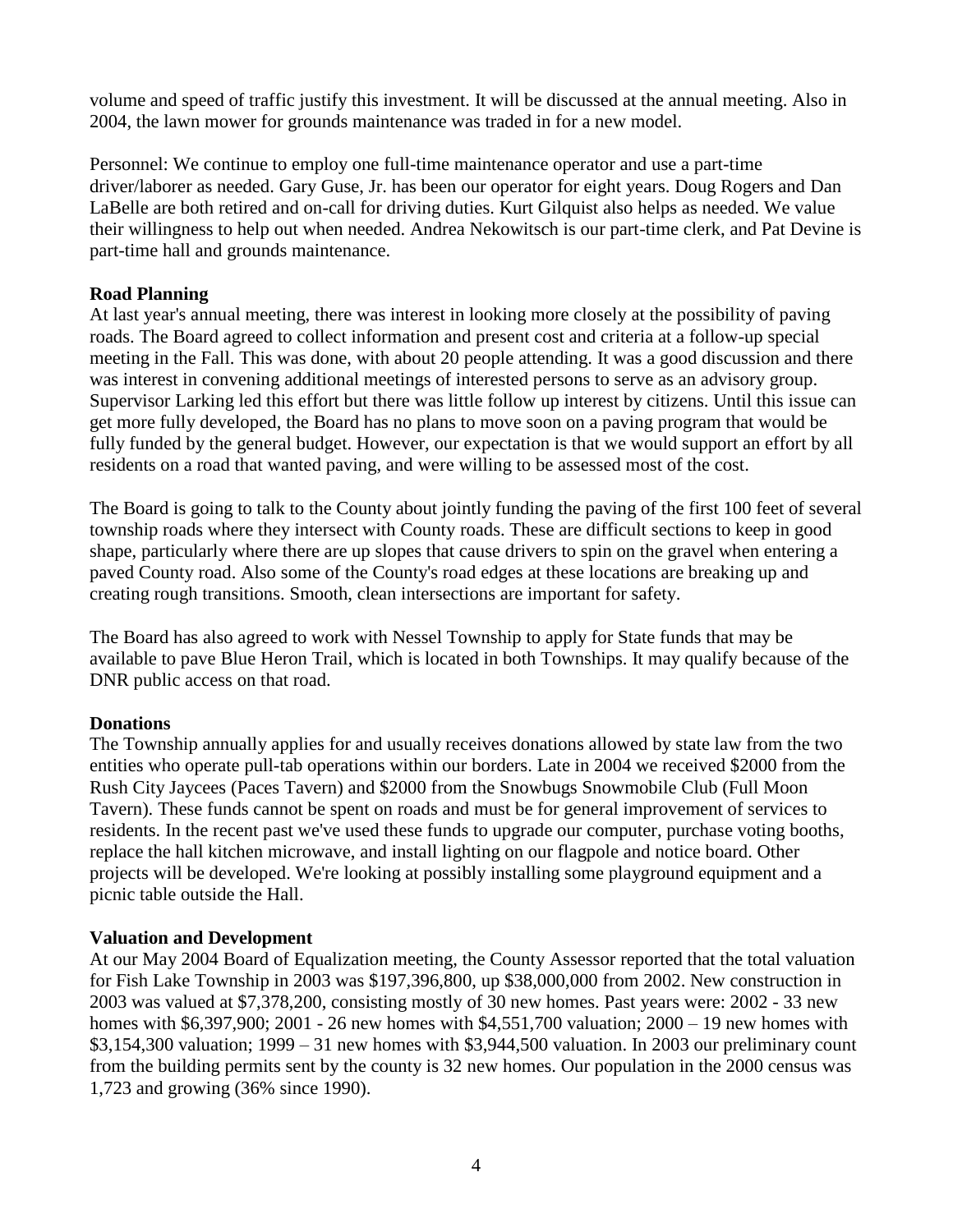Currently only one platted subdivision that involves a new blacktop road is being developed under our Developer's Agreement process. Four new roads required for recent other developments, totaling 1.5 miles, were accepted by the Board in 2004 and taken over for maintenance. They are  $457<sup>th</sup>$  Trail, Dapple Court, Afton, and 424<sup>th</sup>. We now have seven short sections of dead-end blacktop roads, all of which have been built at developer cost. We have 50 miles of gravel roads in the Township. Two other developments are underway, but both front on existing Township roads and do not require new roads. At this time, no other developments are known to be underway.

The Board has instituted a new policy to address the cost of upgrading existing Township roads when large plats are developed with all frontages on existing roads. Developers will be asked to voluntarily "contribute" \$1000 per new lot to improve substandard roads in the vicinity of the development. We've recently applied this policy to the two latest developments, receiving \$32,500 that will be held in reserve as we plan improvements on affected roads. Improvements will not include paving.

### **County Issues**

Chisago County continues to develop revisions to its Comprehensive Plan, which will lead to revisions of the County zoning ordinances. Because our Township has not elected to assume zoning authority, the County zoning controls land development and management here. At some point, the Township will need to reconsider assumption of this authority. The question was voted on by residents in 1988 and it failed. The County's process is well publicized in local papers and will not be presented in more detail here. The Township Board has been active in the County process and will answer questions if there is interest. On park issues, Supervisor Larkin has worked with the County Parks Department and Commissioner Robinson to ensure that park fees collected from new plats in our Township are properly invested in the Township. Since the Fish Lake County Park is our only park, she has proposed - and the County has agreed - to invest our portion of those fees toward new playground equipment at the Fish Lake beach.

### **Budget**

As shown on the separate Budget report, the Township budget for 2004 was \$249,300. Through aggressive cost containment and with a concern about the implications of state budget cuts, 2004 costs were under budget by \$26, 688. This will be carried forward in 2005 to cover contingencies that could not be foreseen when we set the budget for 2005 in early 2004. The Board has tentatively placed \$20K of the \$26K savings in the Equipment Fund to purchase a road packer attachment for the grader if the Board decides to do so. The Board considers this a reasonable strategy that will avoid unanticipated shortages that could require a reduction in maintenance services or borrowing of operating funds. We have come in under budget for the past two years, but do not view the savings as an excessive buffer against inflation, fuel cost increases, and material cost. We're continually trying to carefully but surely improve the reliability of our equipment and the level of maintenance on our roads. We believe it shows and hope residents see it too.

The levy for this year, \$270,000 and 8% over 2004, was approved at last year's annual meeting. On its first run at working up a budget and proposed 2006 levy, and based on projections of costs, the Board arrived at a budget of \$290,000, an increase over 2005 of 7 %. This is just under the average increase for the past two levy cycles, and represents a relatively stable level to allow the Township to keep up with cost increases and try to annually raise the service standard. Note on our proposed budget that \$10,000 per year is included as a dedication to the blacktop savings fund. Any budget savings will continue to be clearly shown in annual reports and invested carefully in following year investments.